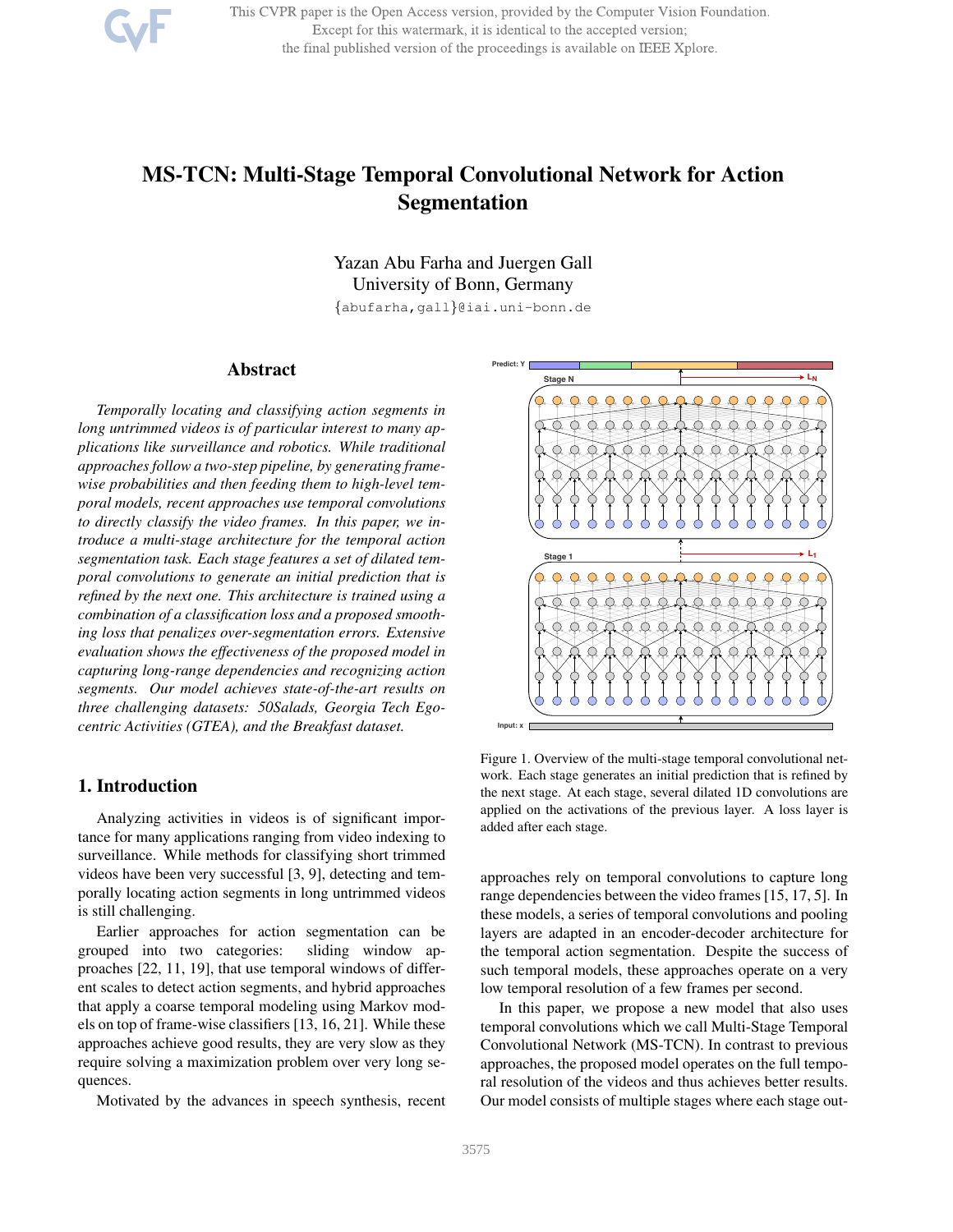puts an initial prediction that is refined by the next one. In each stage, we apply a series of dilated 1D convolutions, which enables the model to have a large temporal receptive field with less parameters. Figure 1 shows an overview of the proposed multi-stage model. While this architecture already performs well, we further employ a smoothing loss during training which penalizes over-segmentation errors in the predictions. Extensive evaluation on three datasets shows the effectiveness of our model in capturing long range dependencies between action classes and producing high quality predictions. Our contribution is thus two folded: First, we propose a multi-stage temporal convolutional architecture for the action segmentation task that operates on the full temporal resolution. Second, we introduce a smoothing loss to enhance the quality of the predictions. Our approach achieves state-of-the-art results on three challenging benchmarks for action segmentation: 50Salads [25], Georgia Tech Egocentric Activities (GTEA) [8], and the Breakfast dataset  $[12]$ . <sup>1</sup>

# 2. Related Work

Detecting actions and temporally segmenting long untrimmed videos has been studied by many researchers. While traditional approaches use a sliding window approach with non-maximum suppression [22, 11], Fathi and Rehg [7] model actions based on the change in the state of objects and materials. In [6], actions are represented based on the interactions between hands and objects. These representations are used to learn sets of temporally-consistent actions. Bhattacharya *et al*. [1] use a vector time series representation of videos to model the temporal dynamics of complex actions using methods from linear dynamical systems theory. The representation is based on the output of pretrained concept detectors applied on overlapping temporal windows. Cheng *et al*. [4] represent videos as a sequence of visual words, and model the temporal dependency by employing a Bayesian non-parametric model of discrete sequences to jointly classify and segment video sequences.

Other approaches employ high level temporal modeling over frame-wise classifiers. Kuehne *et al*. [13] represent the frames of a video using Fisher vectors of improved dense trajectories, and then each action is modeled with a hidden Markov model (HMM). These HMMs are combined with a context-free grammar for recognition to determine the most probable sequence of actions. A hidden Markov model is also used in [26] to model both transitions between states and their durations. Vo and Bobick [28] use a Bayes network to segment activities. They represent compositions of actions using a stochastic context-free grammar with AND-OR operations. [20] propose a model for temporal action detection that consists of three components: an

action model that maps features extracted from the video frames into action probabilities, a language model that describes the probability of actions at sequence level, and finally a length model that models the length of different action segments. To get the video segmentation, they use dynamic programming to find the solution that maximizes the joint probability of the three models. Singh *et al*. [23] use a two-stream network to learn representations of short video chunks. These representations are then passed to a bidirectional LSTM to capture dependencies between different chunks. However, their approach is very slow due to the sequential prediction. In [24], a three-stream architecture that operates on spatial, temporal and egocentric streams is introduced to learn egocentric-specific features. These features are then classified using a multi-class SVM.

Inspired by the success of temporal convolution in speech synthesis [27], researchers have tried to use similar ideas for the temporal action segmentation task. Lea *et al*. [15] propose a temporal convolutional network for action segmentation and detection. Their approach follows an encoder-decoder architecture with a temporal convolution and pooling in the encoder, and upsampling followed by deconvolution in the decoder. While using temporal pooling enables the model to capture long-range dependencies, it might result in a loss of fine-grained information that is necessary for fine-grained recognition. Lei and Todorovic [17] build on top of [15] and use deformable convolutions instead of the normal convolution and add a residual stream to the encoder-decoder model. Both approaches in [15, 17] operate on downsampled videos with a temporal resolution of 1-3 frames per second. In contrast to these approaches, we operate on the full temporal resolution and use dilated convolutions to capture long-range dependencies.

There is a huge line of research that addresses the action segmentation task in a weakly supervised setup [2, 10, 14, 21, 5]. Kuehne *et al*. [14] train a model for action segmentation from video transcripts. In their approach, an HMM is learned for each action and a Gaussian mixture model (GMM) is used to model observations. However, since frame-wise classifiers do not capture enough context to detect action classes, Richard *et al*. [21] use a GRU instead of the GMM that is used in [14], and they further divide each action into multiple sub-actions to better detect complex actions. Both of these models are trained in an iterative procedure starting from a linear alignment based on the video transcript. Similarly, Ding and Xu [5] train a temporal convolutional feature pyramid network in an iterative manner starting from a linear alignment. Instead of using hard labels, they introduce a soft labeling mechanism at the boundaries, which results in a better convergence. In contrast to these approaches, we address the temporal action segmentation task in a fully supervised setup and the weakly supervised case is beyond the scope of this paper.

<sup>&</sup>lt;sup>1</sup>The source code for our model is publicly available at https:// github.com/yabufarha/ms-tcn.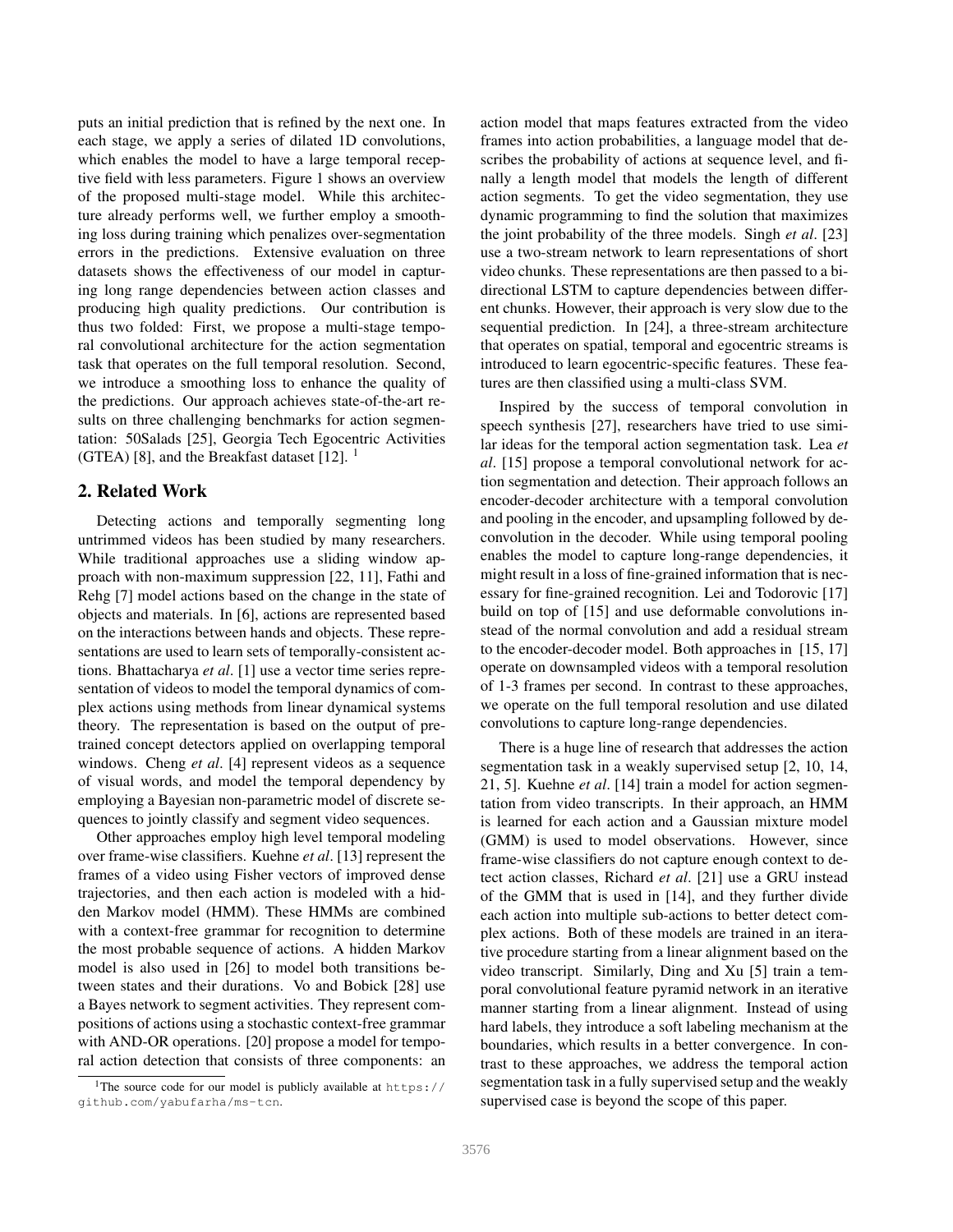## 3. Temporal Action Segmentation

We introduce a multi-stage temporal convolutional network for the temporal action segmentation task. Given the frames of a video  $x_{1:T} = (x_1, \ldots, x_T)$ , our goal is to infer the class label for each frame  $c_{1:T} = (c_1, \ldots, c_T)$ , where  $T$  is the video length. First, we describe the single-stage approach in Section 3.1, then we discuss the multi-stage model in Section 3.2. Finally, we describe the proposed loss function in Section 3.3.

#### 3.1. Single-Stage TCN

Our single stage model consists of only temporal convolutional layers. We do not use pooling layers, which reduce the temporal resolution, or fully connected layers, which force the model to operate on inputs of fixed size and massively increase the number of parameters. We call this model a single-stage temporal convolutional network (SS-TCN). The first layer of a single-stage TCN is a  $1 \times 1$ convolutional layer, that adjusts the dimension of the input features to match the number of feature maps in the network. Then, this layer is followed by several layers of dilated 1D convolution. Inspired by the wavenet [27] architecture, we use a dilation factor that is doubled at each layer, *i.e*. 1, 2, 4, ...., 512. All these layers have the same number of convolutional filters. However, instead of the causal convolution that is used in wavenet, we use acausal convolutions with kernel size 3. Each layer applies a dilated convolution with ReLU activation to the output of the previous layer. We further use residual connections to facilitate gradients flow. The set of operations at each layer can be formally described as follows

$$
\hat{H}_l = ReLU(W_1 * H_{l-1} + b_1), \tag{1}
$$

$$
H_l = H_{l-1} + W_2 * \hat{H}_l + b_2, \tag{2}
$$

where  $H_l$  is the output of layer  $l$ ,  $*$  denotes the convolution operator,  $W_1 \in R^{3 \times D \times D}$  are the weights of the dilated convolution filters with kernel size 3 and  $D$  is the number of convolutional filters,  $W_2 \in R^{1 \times D \times D}$  are the weights of a  $1 \times 1$  convolution, and  $b_1, b_2 \in R^D$  are bias vectors. These operations are illustrated in Figure 2. Using dilated convolution increases the receptive field without the need to increase the number of parameters by increasing the number of layers or the kernel size. Since the receptive field grows exponentially with the number of layers, we can achieve a very large receptive field with a few layers, which helps in preventing the model from over-fitting the training data. The receptive field at each layer is determined using this formula

$$
ReceptiveField(l) = 2^{l+1} - 1,
$$
\n(3)

where  $l \in [1, L]$  is the layer number. Note that this formula is only valid for a kernel of size 3. To get the probabilities



Figure 2. Overview of the dilated residual layer.

for the output class, we apply a  $1 \times 1$  convolution over the output of the last dilated convolution layer followed by a softmax activation, *i.e*.

$$
Y_t = Softmax(Wh_{L,t} + b), \tag{4}
$$

where  $Y_t$  contains the class probabilities at time t,  $h_{L,t}$  is the output of the last dilated convolution layer at time  $t$ ,  $W \in \mathbb{R}^{C \times D}$  and  $b \in \mathbb{R}^{C}$  are the weights and bias for the  $1 \times 1$  convolution layer, where C is the number of classes and D is the number of convolutional filters.

## 3.2. Multi-Stage TCN

Stacking several predictors sequentially has shown significant improvements in many tasks like human pose estimation [29, 18]. The idea of these stacked or multi-stage architectures is composing several models sequentially such that each model operates directly on the output of the previous one. The effect of such composition is an incremental refinement of the predictions from the previous stages.

Motivated by the success of such architectures, we introduce a multi-stage temporal convolutional network for the temporal action segmentation task. In this multi-stage model, each stage takes an initial prediction from the previous stage and refines it. The input of the first stage is the frame-wise features of the video as follows

$$
Y^0 = x_{1:T},\tag{5}
$$

$$
Y^s = \mathcal{F}(Y^{s-1}),\tag{6}
$$

where  $Y^s$  is the output at stage s and  $\mathcal F$  is the single-stage TCN discussed in Section 3.1. Using such a multi-stage architecture helps in providing more context to predict the class label at each frame. Furthermore, since the output of each stage is an initial prediction, the network is able to capture dependencies between action classes and learn plausible action sequences, which helps in reducing the oversegmentation errors.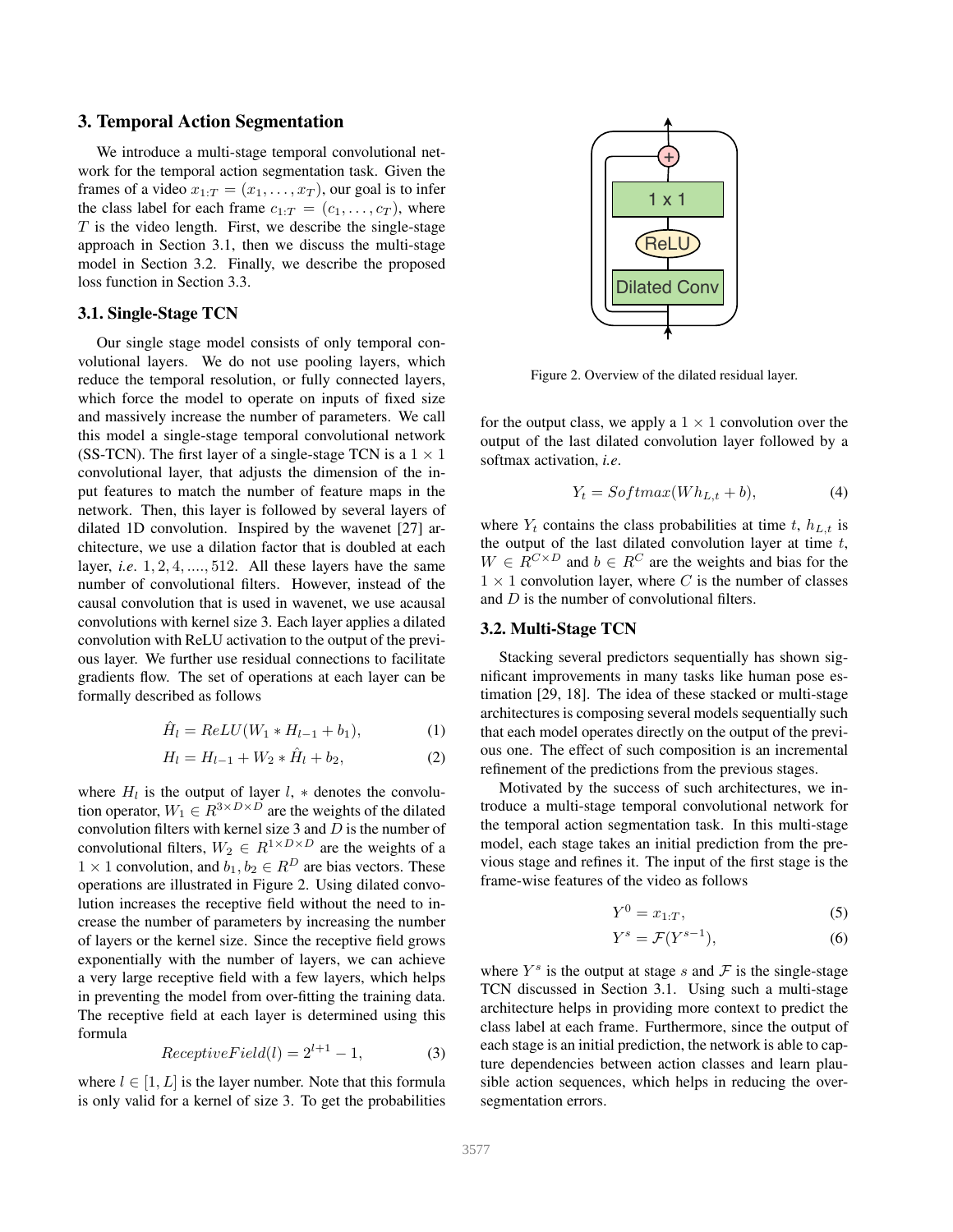Note that the input to the next stage is just the frame-wise probabilities without any additional features. We will show in the experiments how adding features to the input of next stages affects the quality of the predictions.

#### 3.3. Loss Function

As a loss function, we use a combination of a classification loss and a smoothing loss. For the classification loss, we use a cross entropy loss

$$
\mathcal{L}_{cls} = \frac{1}{T} \sum_{t} -log(y_{t,c}),\tag{7}
$$

where  $y_{t,c}$  is the the predicted probability for the ground truth label at time t.

While the cross entropy loss already performs well, we found that the predictions for some of the videos contain a few over-segmentation errors. To further improve the quality of the predictions, we use an additional smoothing loss to reduce such over-segmentation errors. For this loss, we use a truncated mean squared error over the frame-wise logprobabilities

$$
\mathcal{L}_{T-MSE} = \frac{1}{TC} \sum_{t,c} \tilde{\Delta}_{t,c}^2,\tag{8}
$$

$$
\tilde{\Delta}_{t,c} = \begin{cases}\n\Delta_{t,c} & \text{: } \Delta_{t,c} \leq \tau \\
\tau & \text{: } otherwise\n\end{cases},\n\tag{9}
$$

$$
\Delta_{t,c} = |log y_{t,c} - log y_{t-1,c}|, \qquad (10)
$$

where  $T$  is the video length,  $C$  is the number of classes, and  $y_{t,c}$  is the probability of class c at time t.

Note that the gradients are only computed with respect to  $y_{t,c}$ , whereas  $y_{t-1,c}$  is not considered as a function of the model's parameters. This loss is similar to the Kullback-Leibler (KL) divergence loss where

$$
\mathcal{L}_{KL} = \frac{1}{T} \sum_{t,c} y_{t-1,c} (\log y_{t-1,c} - \log y_{t,c}). \tag{11}
$$

However, we found that the truncated mean squared error  $(\mathcal{L}_{T-MSE})$  (8) reduces the over-segmentation errors more. We will compare the KL loss and the proposed loss in the experiments.

The final loss function for a single stage is a combination of the above mentioned losses

$$
\mathcal{L}_s = \mathcal{L}_{cls} + \lambda \mathcal{L}_{T-MSE},\tag{12}
$$

where  $\lambda$  is a model hyper-parameter to determine the contribution of the different losses. Finally to train the complete model, we minimize the sum of the losses over all stages

$$
\mathcal{L} = \sum_{s} \mathcal{L}_s. \tag{13}
$$

#### 3.4. Implementation Details

We use a multi-stage architecture with four stages, each stage contains ten dilated convolution layers, where the dilation factor is doubled at each layer and dropout is used after each layer. We set the number of filters to 64 in all the layers of the model and the filter size is 3. For the loss function, we set  $\tau = 4$  and  $\lambda = 0.15$ . In all experiments, we use Adam optimizer with a learning rate of 0.0005.

# 4. Experiments

Datasets. We evaluate the proposed model on three challenging datasets: 50Salads [25], Georgia Tech Egocentric Activities (GTEA) [8], and the Breakfast dataset [12].

The 50Salads dataset contains 50 videos with 17 action classes. On average, each video contains 20 action instances and is 6.4 minutes long. As the name of the dataset indicates, the videos depict salad preparation activities. These activities were performed by 25 actors where each actor prepared two different salads. For evaluation, we use five-fold cross-validation and report the average as in [25].

The GTEA dataset contains 28 videos corresponding to 7 different activities, like preparing coffee or cheese sandwich, performed by 4 subjects. All the videos were recorded by a camera that is mounted on the actor's head. The frames of the videos are annotated with 11 action classes including background. On average, each video has 20 action instances. We use cross-validation for evaluation by leaving one subject out.

The Breakfast dataset is the largest among the three datasets with 1, 712 videos. The videos were recorded in 18 different kitchens showing breakfast preparation related activities. Overall, there are 48 different actions where each video contains 6 action instances on average. For evaluation, we use the standard 4 splits as proposed in [12] and report the average.

For all datasets, we extract I3D [3] features for the video frames and use these features as input to our model. For GTEA and Breakfast datasets we use the videos temporal resolution at 15 fps, while for 50Salads we downsampled the features from 30 fps to 15 fps to be consistent with the other datasets.

Evaluation Metrics. For evaluation, we report the framewise accuracy (Acc), segmental edit distance and the segmental F1 score at overlapping thresholds 10%, 25% and  $50\%$ , denoted by  $F1@{10, 25, 50}$ . The overlapping threshold is determined based on the intersection over union (IoU) ratio. While the frame-wise accuracy is the most commonly used metric for action segmentation, long action classes have a higher impact than short action classes on this metric and over-segmentation errors have a very low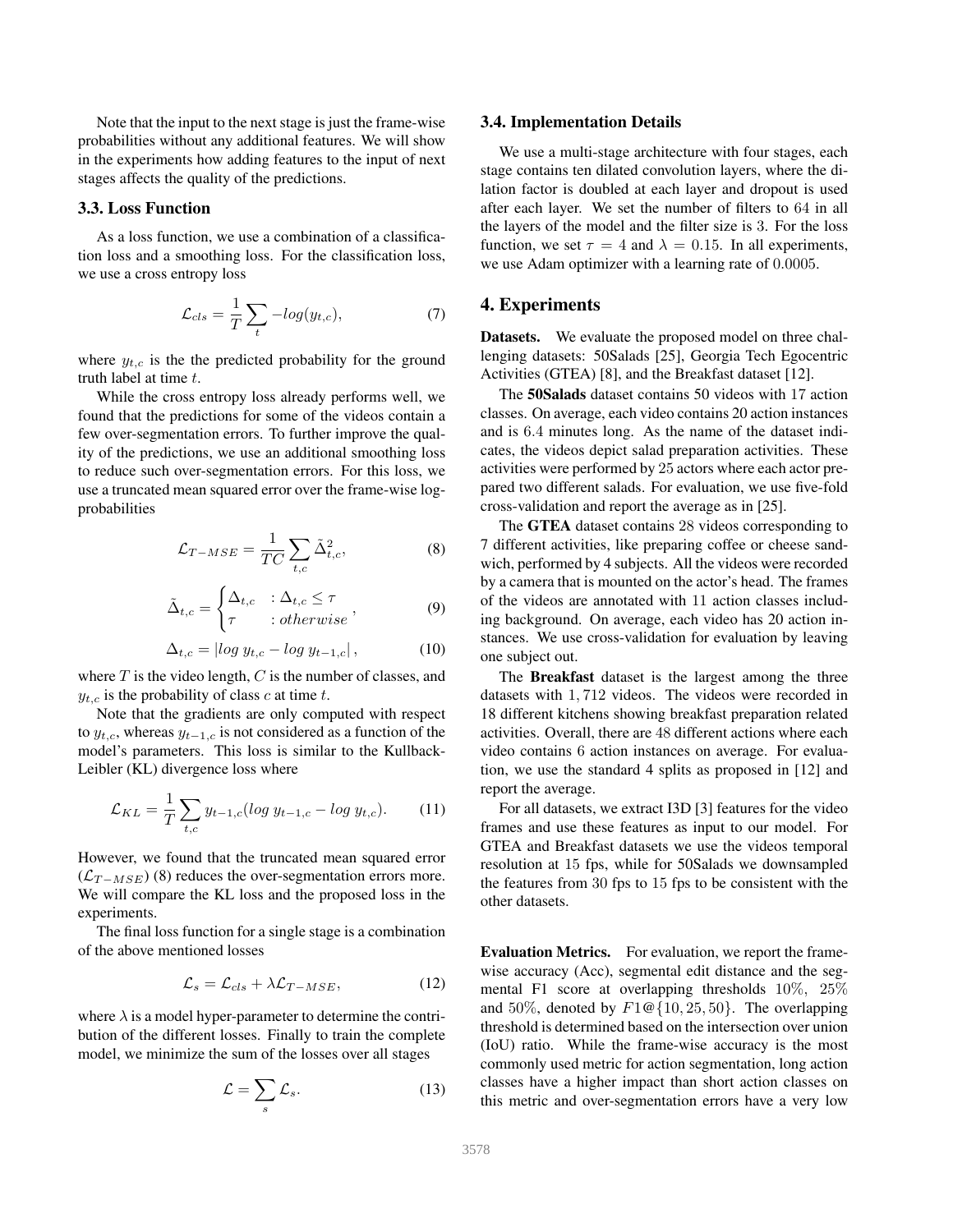|                                                  |      | $F1@{10,25,50}$                            |           | Edit          | Acc  |
|--------------------------------------------------|------|--------------------------------------------|-----------|---------------|------|
| <b>SS-TCN</b>                                    | 27 O | 253                                        | 21.5      | 20.5          | 78.2 |
| MS-TCN (2 stages)                                | 55.5 | 52.9                                       | 47.3      | 47.9          | 79.8 |
| MS-TCN (3 stages)                                | 71.5 |                                            | 68.6 61.1 | 64.0          | 78.6 |
| MS-TCN (4 stages)                                | 76.3 | 74.0                                       | 64.5      | 67.9          | 80.7 |
| MS-TCN (5 stages)                                |      | 76.4 73.4                                  | 63.6      | 69.2          | 79.5 |
| $\sim$ $\sim$ $\sim$ $\sim$<br>D <sub>c</sub> c. | c    | <b>Contract Contract Contract Contract</b> | $\cdot$ 1 | $\sim$ $\sim$ |      |

Table 1. Effect of the number of stages on the 50Salads dataset.



Figure 3. Qualitative result from the 50Salads dataset for comparing different number of stages.

impact. For that reason, we use the segmental F1 score as a measure of the quality of the prediction as proposed by [15].

## 4.1. Effect of the Number of Stages

We start our evaluation by showing the effect of using a multi-stage architecture. Table 1 shows the results of a single-stage model compared to multi-stage models with different number of stages. As shown in the table, all of these models achieve a comparable frame-wise accuracy. Nevertheless, the quality of the predictions is very different. Looking at the segmental edit distance and F1 scores of these models, we can see that the single-stage model produces a lot of over-segmentation errors, as indicated by the low F1 score. On the other hand, using a multi-stage architecture reduces these errors and increases the F1 score. This effect is clearly visible when we use two or three stages, which gives a huge boost to the accuracy. Adding the fourth stage still improves the results but not as significant as the previous stages. However, by adding the fifth stage, we can see that the performance starts to degrade. This might be an over-fitting problem as a result of increasing the number of parameters. The effect of the multi-stage architecture can also be seen in the qualitative results shown in Figure 3. Adding more stages results in an incremental refinement of the predictions. For the rest of the experiments we use a multi-stage TCN with four stages.

#### 4.2. Multi-Stage TCN vs. Deeper Single-Stage TCN

In the previous section, we have seen that our multi-stage architecture is better than a single-stage one. However, that comparison does not show whether the improvement is because of the multi-stage architecture or due to the increase in the number of parameters when adding more stages. For a fair comparison, we train a single-stage model that has the same number of parameters as the multi-stage one. As each

|                                                        | $F1@{10,25,50}$ |                          | Edit Acc |  |
|--------------------------------------------------------|-----------------|--------------------------|----------|--|
| SS-TCN (48 layers) 49.0 46.4 40.2 40.7 78.0            |                 |                          |          |  |
| MS-TCN                                                 |                 | 76.3 74.0 64.5 67.9 80.7 |          |  |
| $\sim$ 2. Comparing a multi-stage TCN with a deep sing |                 |                          |          |  |

Table 2. Comparing a multi-stage TCN with a deep single-stage TCN on the 50Salads dataset.

|        |                                                     |     | $F1@{10,25,50}$ Edit Acc |  |                     |              |
|--------|-----------------------------------------------------|-----|--------------------------|--|---------------------|--------------|
|        | $\mathcal{L}_{cls}$                                 |     | 71.3 69.7 60.7 64.2 79.9 |  |                     |              |
|        | $\mathcal{L}_{cls} + \lambda \mathcal{L}_{KL}$      | 719 |                          |  | 69.3 60.1 64.6 80.2 |              |
|        | $\mathcal{L}_{cls} + \lambda \mathcal{L}_{T - MSE}$ |     | 76.3 74.0 64.5 67.9      |  |                     | -80.7        |
| $\sim$ | $\mathbf{r}$ $\mathbf{r}$ $\mathbf{r}$<br>$\sim$    |     |                          |  |                     | $\mathbf{u}$ |

Table 3. Comparing different loss functions on the 50Salads dataset.



Figure 4. Qualitative result from the 50Salads dataset for comparing different loss functions.

stage in our MS-TCN contains 12 layers (ten dilated convolutional layers, one  $1 \times 1$  convolutional layer and a softmax layer), we train a single-stage TCN with 48 layers, which is the number of layers in a MS-TCN with four stages. For the dilated convolutions, we use similar dilation factors as in our MS-TCN. *I.e*. we start with a dilation factor of 1 and double it at every layer up to a factor of 512, and then we start again from 1. As shown in Table 2, our multi-stage architecture outperforms its single-stage counterpart with a large margin of up to 27%. This highlights the impact of the proposed architecture in improving the quality of the predictions.

# 4.3. Comparing Different Loss Functions

As a loss function, we use a combination of a crossentropy loss, which is common practice for classification tasks, and a truncated mean squared loss over the framewise log-probabilities to ensure smooth predictions. While the smoothing loss slightly improves the frame-wise accuracy compared to the cross entropy loss alone, we found that this loss produces much less over-segmentation errors. Table 3 and Figure 4 show a comparison of these losses. As shown in Table 3, the proposed loss achieves better F1 and edit scores with an absolute improvement of 5%. This indicates that our loss produces less over-segmentation errors compared to cross entropy since it forces consecutive frames to have similar class probabilities, which results in a smoother output.

Penalizing the difference in log-probabilities is similar to the Kullback-Leibler (KL) divergence loss, which measures the difference between two probability distributions. However, the results show that the proposed loss produces better results than the KL loss as shown in Table 3 and Figure 4.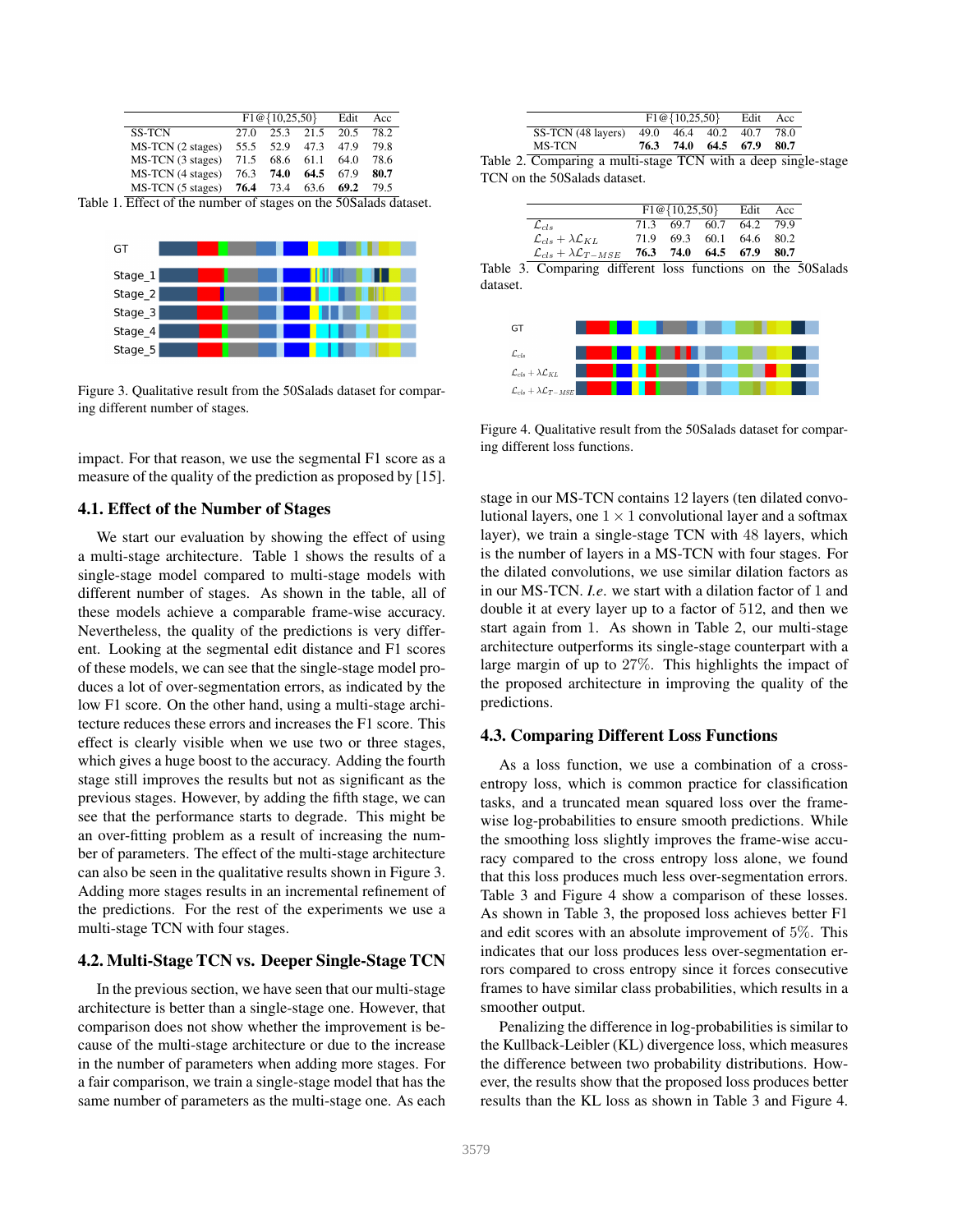

Figure 5. Loss surface for the Kullback-Leibler (KL) divergence loss  $(\mathcal{L}_{KL})$  and the proposed truncated mean squared loss  $(\mathcal{L}_{T - MSE})$  for the case of two classes.  $y_{t,c}$  is the predicted probability for class c and  $y_{t-1,c}$  is the target probability corresponding to that class.

The reason behind this is the fact that the KL divergence loss does not penalize cases where the difference between the target probability and the predicted probability is very small. Whereas the proposed loss penalizes small differences as well. Note that, in contrast to the KL loss, the proposed loss is symmetric. Figure 5 shows the surface for both the KL loss and the proposed truncated mean squared loss for the case of two classes. We also tried a symmetric version of the KL loss but it performed worse than the proposed loss.

## **4.4. Impact of**  $\lambda$  **and**  $\tau$

The effect of the proposed smoothing loss is controlled by two hyper-parameters:  $\lambda$  and  $\tau$ . In this section, we study the impact of these parameters and see how they affect the performance of the proposed model.

**Impact of**  $\lambda$ : In all experiments, we set  $\lambda = 0.15$ . To analyze the effect of this parameter, we train different models with different values of  $\lambda$ . As shown in Table 4, the impact of  $\lambda$  is very small on the performance. Reducing  $\lambda$  to 0.05 still improves the performance but not as good as the default value of  $\lambda = 0.15$ . Increasing its value to  $\lambda = 0.25$ also causes a degradation in performance. This drop in performance is due to the fact that the smoothing loss penalizes heavily changes in frame-wise labels, which affects the detected boundaries between action segments.

**Impact of**  $\tau$ **:** This hyper-parameter defines the threshold to truncate the smoothing loss. Our default value is  $\tau = 4$ . While reducing the value to  $\tau = 3$  still gives an improvement over the cross entropy baseline, setting  $\tau = 5$  results in a huge drop in performance. This is mainly because when  $\tau$  is too high, the smoothing loss penalizes cases where the model is very confident that the consecutive frames belong to two different classes, which indeed reduces the capability of the model in detecting the true boundaries between action segments.

| Impact of $\lambda$                                              |      | $F1@$ {10,25,50} |      | Edit | Acc  |  |  |
|------------------------------------------------------------------|------|------------------|------|------|------|--|--|
| MS-TCN ( $\lambda = 0.05$ , $\tau = 4$ )                         | 74.1 | 71.7             | 62.4 | 66.6 | 80.0 |  |  |
| MS-TCN ( $\lambda = 0.15$ , $\tau = 4$ )                         | 76.3 | 74.0             | 64.5 | 67.9 | 80.7 |  |  |
| MS-TCN ( $\lambda = 0.25$ , $\tau = 4$ )                         | 74.7 | 72.4             | 63.7 | 68.1 | 78.9 |  |  |
| Impact of $\tau$                                                 |      | $F1@{10,25,50}$  |      | Edit | Acc  |  |  |
| MS-TCN ( $\lambda = 0.15$ , $\tau = 3$ )                         | 74.2 | 72.1             | 62.2 | 67.1 | 79.4 |  |  |
| MS-TCN ( $\lambda = 0.15$ , $\tau = 4$ )                         | 76.3 | 74.0             | 64.5 | 67.9 | 80.7 |  |  |
| MS-TCN ( $\lambda = 0.15$ , $\tau = 5$ )                         | 66.6 | 63.7             | 54.7 | 60.0 | 74.0 |  |  |
| Table 4. Impact of $\lambda$ and $\tau$ on the 50Salads dataset. |      |                  |      |      |      |  |  |

|                                                                      | $F1@{10,25,50}$ Edit Acc |  |  |                          |  |
|----------------------------------------------------------------------|--------------------------|--|--|--------------------------|--|
| Probabilities and features                                           |                          |  |  | 56.2 53.7 45.8 47.6 76.8 |  |
| Probabilities only                                                   |                          |  |  | 76.3 74.0 64.5 67.9 80.7 |  |
| Table 5. Effect of passing features to higher stages on the 50Salads |                          |  |  |                          |  |

dataset.



Figure 6. Qualitative results for two videos from the 50Salads dataset for showing the effect of passing features to higher stages.

## 4.5. Effect of Passing Features to Higher Stages

In the proposed multi-stage TCN, the input to higher stages are the frame-wise probabilities only. However, in the multi-stage architectures that are used for human pose estimation, additional features are usually concatenated to the output heat-maps of the previous stage. In this experiment, we therefore analyze the effect of combining additional features to the input probabilities of higher stages. To this end, we trained two multi-stage TCNs: one with only the predicted frame-wise probabilities as input to the next stage, and for the second model, we concatenated the output of the last dilated convolutional layer in each stage to the input probabilities of the next stage. As shown in Table 5, concatenating the features to the input probabilities results in a huge drop of the F1 score and the segmental edit distance (around 20%). We argue that the reason behind this degradation in performance is that a lot of action classes share similar appearance and motion. By adding the features of such classes at each stage, the model is confused and produces small separated falsely detected action segments that correspond to an over-segmentation effect. Passing only the probabilities forces the model to focus on the context of neighboring labels, which are explicitly represented by the probabilities. This effect can also be seen in the qualitative results shown in Figure 6.

#### 4.6. Impact of Temporal Resolution

Previous temporal models operate on a low temporal resolution of 1-3 frames per second [15, 17, 5]. On the con-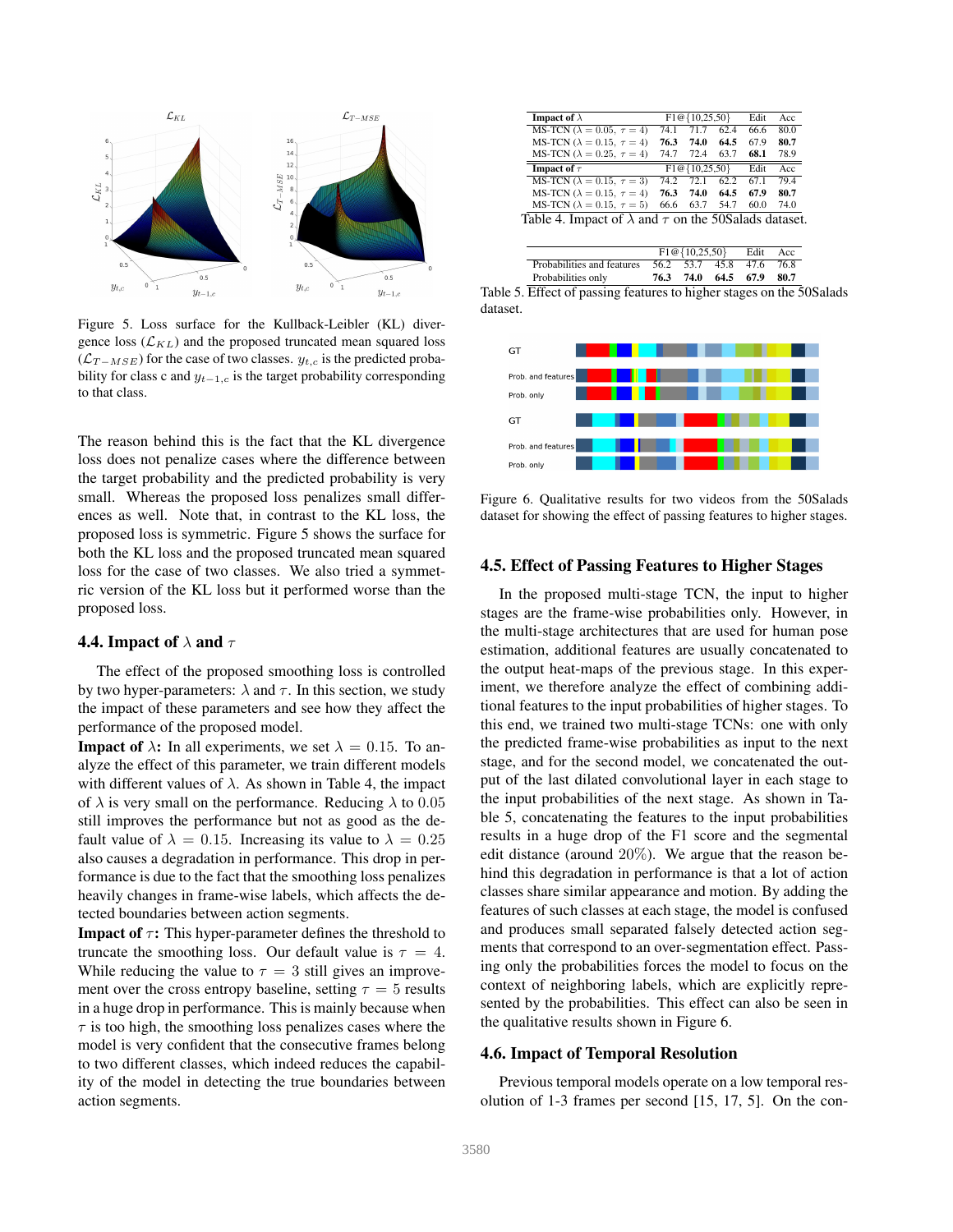

Figure 7. Qualitative results for the temporal action segmentation task on (a) 50Salads (b) GTEA, and (c) Breakfast dataset.

|                                                                 | $F1@{10,25,50}$ |                          | Edit | Acc |
|-----------------------------------------------------------------|-----------------|--------------------------|------|-----|
| $MS-TCN(1$ fps)                                                 |                 | 77.8 74.9 64.0 70.7 78.6 |      |     |
| MS-TCN (15 fps) 76.3 74.0 64.5 67.9 80.7                        |                 |                          |      |     |
| Table 6. Impact of temporal resolution on the 50Salads dataset. |                 |                          |      |     |

trary, our approach is able to handle higher resolution of 15 fps. In this experiment, we evaluate our model in a low temporal resolution of 1 fps. As shown in Table 6, the proposed model is able to handle both low and high temporal resolutions. While reducing the temporal resolution results in a better edit distance and segmental F1 score, using high resolution gives better frame-wise accuracy. Operating on a low temporal resolution makes the model less prune to the over-segmentation problem, which is reflected in the better edit and F1 scores. Nevertheless, this comes with the cost of losing the precise location of the boundaries between action segments, or even missing small action segments.

|                                   |  | $F1@{10,25,50}$ Edit Acc |  |
|-----------------------------------|--|--------------------------|--|
| $L = 6$ 53.2 48.3 39.0 46.2 63.7  |  |                          |  |
| $L = 8$                           |  | 66.4 63.7 52.8 60.1 73.9 |  |
| $L = 10$ 76.3 74.0 64.5 67.9 80.7 |  |                          |  |
| $L = 12$ 77.8 75.2 66.9 69.6 80.5 |  |                          |  |

Table 7. Effect of the number of layers (L) in each stage on the 50Salads dataset.

## 4.7. Impact of the Number of Layers

In our experiments, we fix the number of layers (L) in each stage to 10 Layers. Table 7 shows the impact of this parameter on the 50Salads dataset. Increasing L form 6 to 10 significantly improves the performance. This is mainly due to the increase in the receptive field. Using more than 10 layers  $(L = 12)$  does not improve the frame-wise accuracy but slightly increases the F1 scores.

To study the impact of the large receptive field on short videos, we evaluate our model on three groups of videos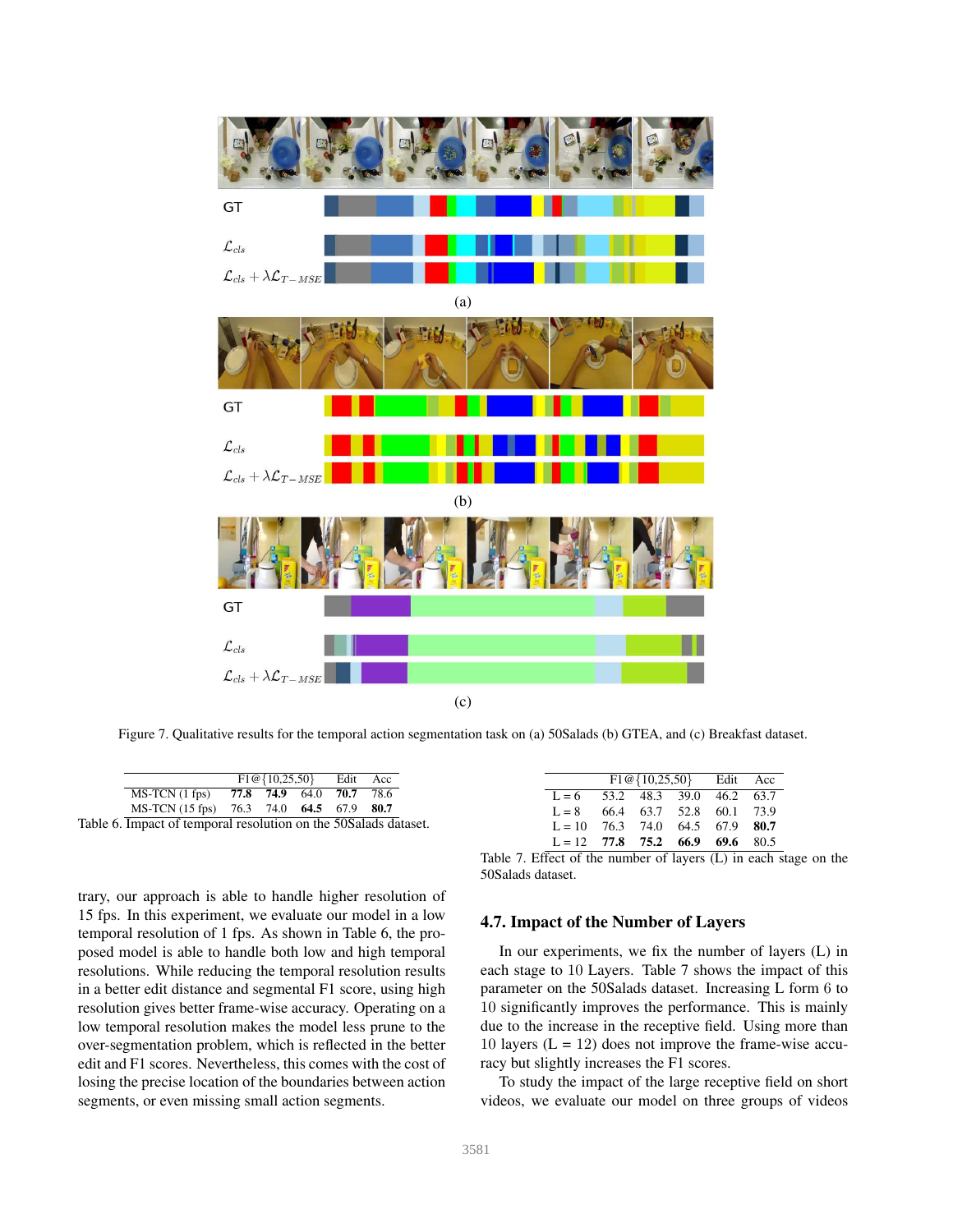| Duration      | $F1@{10,25,50}$ |                |                     | Edit      | Acc  |
|---------------|-----------------|----------------|---------------------|-----------|------|
| $< 1$ min     |                 | 89.6 87.9 77.0 |                     | 82.5 76.6 |      |
| $1 - 1.5$ min |                 |                | 85.9 84.3 71.9 80.7 |           | 76.4 |
| $>1.5$ min    | 81.2            |                | 76.5 58.4 71.8      |           | 75.9 |

Table 8. Evaluation of three groups of videos based on their durations on the GTEA dataset.

based on their durations. For this evaluation, we use the GTEA dataset since it contains shorter videos compared to the others. As shown in Table 8, our model performs well on both short and long videos. Nevertheless, the performance is slightly worse on longer videos due to the limited receptive field.

## 4.8. Impact of Fine-tuning the Features

In our experiments, we use the I3D features without finetuning. Table 9 shows the effect of fine-tuning on the GTEA dataset. Our multi-stage architecture significantly outperforms the single stage architecture - with and without finetuning. Fine-tuning improves the results, but the effect of fine-tuning for action segmentation is lower than for action recognition. This is expected since the temporal model is by far more important for segmentation than for recognition.

|                                                     |                                       |      | $F1@{10,25,50}$     |                | Edit | Acc  |  |
|-----------------------------------------------------|---------------------------------------|------|---------------------|----------------|------|------|--|
| $w$ / $\circ$ FT                                    | SS-TCN                                | 62.8 | 60.0                | 48.1           | 55.0 | 73.3 |  |
|                                                     | MS-TCN (4 stages)                     |      | 85.8 83.4 69.8 79.0 |                |      | 76.3 |  |
| with FT                                             | <b>SS-TCN</b>                         | 69.5 |                     | 64.9 55.8 61.1 |      | 75.3 |  |
|                                                     | MS-TCN (4 stages) 87.5 85.4 74.6 81.4 |      |                     |                |      | 79.2 |  |
| Table 9. Effect of fine-tuning on the GTEA dataset. |                                       |      |                     |                |      |      |  |

#### 4.9. Comparison with the State-of-the-Art

In this section, we compare the proposed model to the state-of-the-art methods on three datasets: 50Salads, Georgia Tech Egocentric Activities (GTEA), and Breakfast datasets. The results are presented in Table 10. As shown in the table, our model outperforms the state-of-the-art methods on the three datasets and with respect to three evaluation metrics: F1 score, segmental edit distance, and frame-wise accuracy (Acc) with a large margin (up to 12.6% for the frame-wise accuracy on the 50Salads dataset). Qualitative results on the three datasets are shown in Figure 7. Note that all the reported results are obtained using the I3D features. To analyze the effect of using a different type of features, we evaluated our model on the Breakfast dataset using the improved dense trajectories (IDT) features, which are the standard used features for the Breakfast dataset. As shown in Table 10, the impact of the features is very small. While the frame-wise accuracy and edit distance are slightly better using the I3D features, the model achieves a better F1 score when using the IDT features compared to I3D. This is mainly because I3D features encode both motion and appearance, whereas the IDT features encode only motion. For datasets like Breakfast, using appearance information does not help the performance since the appearance does

| 50Salads            |      | $F1@$ {10,25,50} |      | Edit | Acc  |
|---------------------|------|------------------|------|------|------|
| <b>IDT+LM</b> [20]  | 44.4 | 38.9             | 27.8 | 45.8 | 48.7 |
| <b>Bi-LSTM</b> [23] | 62.6 | 58.3             | 47.0 | 55.6 | 55.7 |
| <b>ED-TCN</b> [15]  | 68.0 | 63.9             | 52.6 | 59.8 | 64.7 |
| <b>TDRN</b> [17]    | 72.9 | 68.5             | 57.2 | 66.0 | 68.1 |
| <b>MS-TCN</b>       | 76.3 | 74.0             | 64.5 | 67.9 | 80.7 |
| <b>GTEA</b>         | F1@  | ${10,25,50}$     |      | Edit | Acc  |
| <b>Bi-LSTM</b> [23] | 66.5 | 59.0             | 43.6 |      | 55.5 |
| <b>ED-TCN</b> [15]  | 72.2 | 69.3             | 56.0 |      | 64.0 |
| <b>TDRN</b> [17]    | 79.2 | 74.4             | 62.7 | 74.1 | 70.1 |
| <b>MS-TCN</b>       | 85.8 | 83.4             | 69.8 | 79.0 | 76.3 |
| MS-TCN (FT)         | 87.5 | 85.4             | 74.6 | 81.4 | 79.2 |
| <b>Breakfast</b>    |      | $F1@$ {10,25,50} |      | Edit | Acc  |
| ED-TCN $[15]*$      |      |                  |      |      | 43.3 |
| <b>HTK [14]</b>     |      |                  |      |      | 50.7 |
| TCFPN [5]           |      |                  |      |      | 52.0 |
| $HTK(64)$ [13]      |      |                  |      |      | 56.3 |
| GRU [21]*           |      |                  |      |      | 60.6 |
| MS-TCN (IDT)        | 58.2 | 52.9             | 40.8 | 61.4 | 65.1 |
| MS-TCN (I3D)        | 52.6 | 48.1             | 37.9 | 61.7 | 66.3 |

Table 10. Comparison with the state-of-the-art on 50Salads, GTEA, and the Breakfast dataset. (\* obtained from [5]).

not give a strong evidence about the action that is carried out. This can be seen in the qualitative results shown in Figure 7. The video frames share a very similar appearance. Additional appearance features therefore do not help in recognizing the activity.

As our model does not use any recurrent layers, it is very fast both during training and testing. Training our fourstages MS-TCN for 50 epochs on the 50Salads dataset is four times faster than training a single cell of Bi-LSTM with a 64-dimensional hidden state on a single GTX 1080 Ti GPU. This is due to the sequential prediction of the LSTM, where the activations at any time step depend on the activations from the previous steps. For the MS-TCN, activations at all time steps are computed in parallel.

# 5. Conclusion

We presented a multi-stage architecture for the temporal action segmentation task. Instead of the commonly used temporal pooling, we used dilated convolutions to increase the temporal receptive field. The experimental evaluation demonstrated the capability of our architecture in capturing temporal dependencies between action classes and reducing over-segmentation errors. We further introduced a smoothing loss that gives an additional improvement of the predictions quality. Our model outperforms the state-of-the-art methods on three challenging datasets with a large margin. Since our model is fully convolutional, it is very efficient and fast both during training and testing.

Acknowledgements: The work has been funded by the Deutsche Forschungsgemeinschaft (DFG, German Research Foundation) GA 1927/4-1 (FOR 2535 Anticipating Human Behavior) and the ERC Starting Grant ARCA (677650).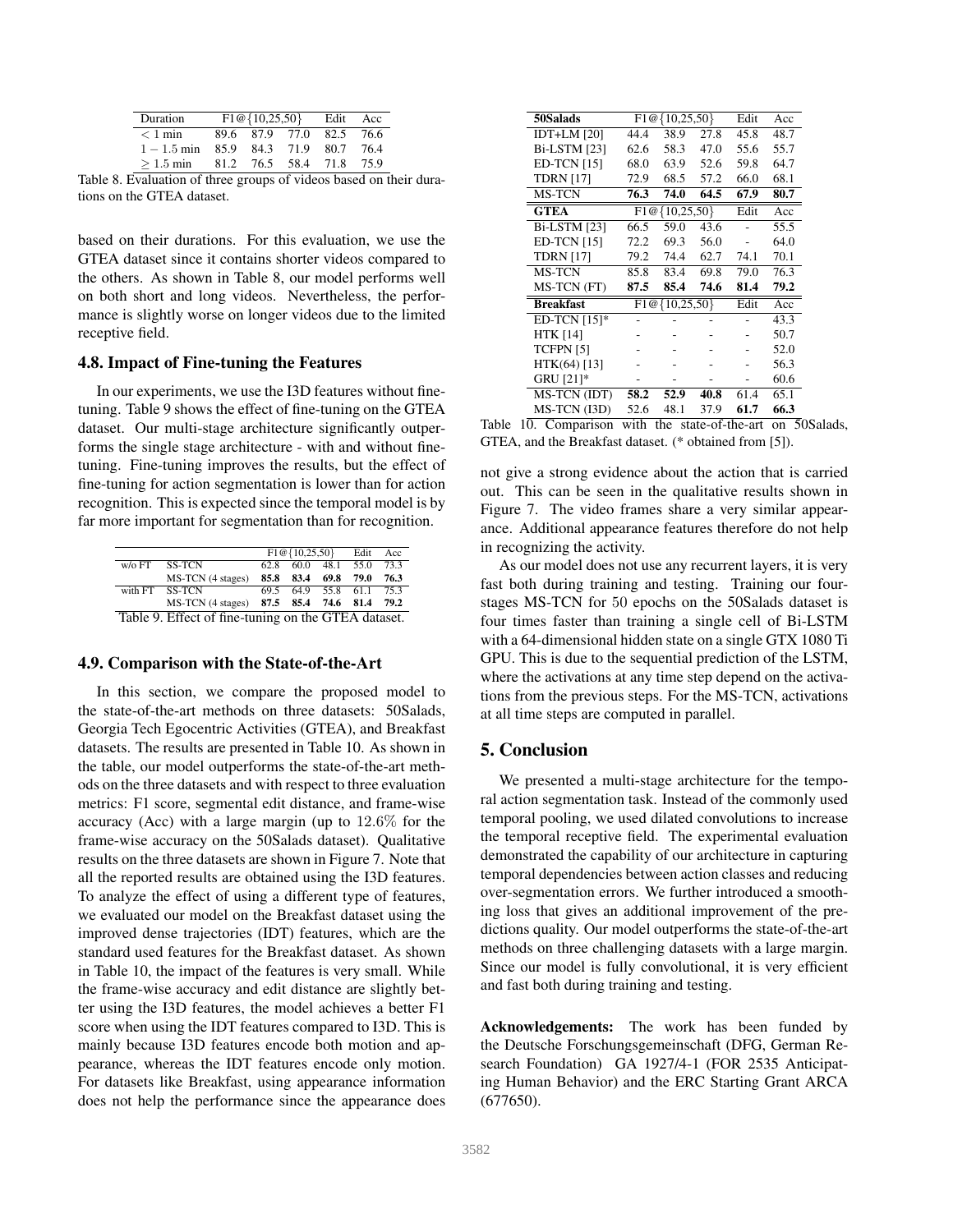# References

- [1] Subhabrata Bhattacharya, Mahdi M Kalayeh, Rahul Sukthankar, and Mubarak Shah. Recognition of complex events: Exploiting temporal dynamics between underlying concepts. In *IEEE Conference on Computer Vision and Pattern Recognition (CVPR)*, pages 2243–2250, 2014.
- [2] Piotr Bojanowski, Rémi Lajugie, Francis Bach, Ivan Laptev, Jean Ponce, Cordelia Schmid, and Josef Sivic. Weakly supervised action labeling in videos under ordering constraints. In *European Conference on Computer Vision (ECCV)*, pages 628–643. Springer, 2014.
- [3] Joao Carreira and Andrew Zisserman. Quo vadis, action recognition? A new model and the kinetics dataset. In *IEEE Conference on Computer Vision and Pattern Recognition (CVPR)*, pages 4724–4733, 2017.
- [4] Yu Cheng, Quanfu Fan, Sharath Pankanti, and Alok Choudhary. Temporal sequence modeling for video event detection. In *IEEE Conference on Computer Vision and Pattern Recognition (CVPR)*, pages 2227–2234, 2014.
- [5] Li Ding and Chenliang Xu. Weakly-supervised action segmentation with iterative soft boundary assignment. In *IEEE Conference on Computer Vision and Pattern Recognition (CVPR)*, pages 6508–6516, 2018.
- [6] Alireza Fathi, Ali Farhadi, and James M Rehg. Understanding egocentric activities. In *IEEE International Conference on Computer Vision (ICCV)*, pages 407–414, 2011.
- [7] Alireza Fathi and James M Rehg. Modeling actions through state changes. In *IEEE Conference on Computer Vision and Pattern Recognition (CVPR)*, pages 2579–2586, 2013.
- [8] Alireza Fathi, Xiaofeng Ren, and James M Rehg. Learning to recognize objects in egocentric activities. In *IEEE Conference on Computer Vision and Pattern Recognition (CVPR)*, pages 3281–3288, 2011.
- [9] Christoph Feichtenhofer, Axel Pinz, and Richard Wildes. Spatiotemporal residual networks for video action recognition. In *Advances in Neural Information Processing Systems (NIPS)*, pages 3468–3476, 2016.
- [10] De-An Huang, Li Fei-Fei, and Juan Carlos Niebles. Connectionist temporal modeling for weakly supervised action labeling. In *European Conference on Computer Vision (ECCV)*, pages 137–153. Springer, 2016.
- [11] Svebor Karaman, Lorenzo Seidenari, and Alberto Del Bimbo. Fast saliency based pooling of fisher encoded dense trajectories. In *European Conference on Computer Vision (ECCV), THUMOS Workshop*, 2014.
- [12] Hilde Kuehne, Ali Arslan, and Thomas Serre. The language of actions: Recovering the syntax and semantics of goaldirected human activities. In *IEEE Conference on Computer Vision and Pattern Recognition (CVPR)*, pages 780– 787, 2014.
- [13] Hilde Kuehne, Juergen Gall, and Thomas Serre. An end-toend generative framework for video segmentation and recognition. In *IEEE Winter Conference on Applications of Computer Vision (WACV)*, 2016.
- [14] Hilde Kuehne, Alexander Richard, and Juergen Gall. Weakly supervised learning of actions from transcripts. *Computer Vision and Image Understanding*, 163:78–89, 2017.
- [15] Colin Lea, Michael D. Flynn, Rene Vidal, Austin Reiter, and Gregory D. Hager. Temporal convolutional networks for action segmentation and detection. In *IEEE Conference on Computer Vision and Pattern Recognition (CVPR)*, 2017.
- [16] Colin Lea, Austin Reiter, René Vidal, and Gregory D Hager. Segmental spatiotemporal CNNs for fine-grained action segmentation. In *European Conference on Computer Vision (ECCV)*, pages 36–52. Springer, 2016.
- [17] Peng Lei and Sinisa Todorovic. Temporal deformable residual networks for action segmentation in videos. In *IEEE Conference on Computer Vision and Pattern Recognition (CVPR)*, pages 6742–6751, 2018.
- [18] Alejandro Newell, Kaiyu Yang, and Jia Deng. Stacked hourglass networks for human pose estimation. In *European Conference on Computer Vision (ECCV)*, pages 483–499. Springer, 2016.
- [19] Dan Oneata, Jakob Verbeek, and Cordelia Schmid. The lear submission at THUMOS 2014. 2014.
- [20] Alexander Richard and Juergen Gall. Temporal action detection using a statistical language model. In *IEEE Conference on Computer Vision and Pattern Recognition (CVPR)*, pages 3131–3140, 2016.
- [21] Alexander Richard, Hilde Kuehne, and Juergen Gall. Weakly supervised action learning with RNN based fine-to-coarse modeling. In *IEEE Conference on Computer Vision and Pattern Recognition (CVPR)*, 2017.
- [22] Marcus Rohrbach, Sikandar Amin, Mykhaylo Andriluka, and Bernt Schiele. A database for fine grained activity detection of cooking activities. In *IEEE Conference on Computer Vision and Pattern Recognition (CVPR)*, pages 1194–1201, 2012.
- [23] Bharat Singh, Tim K Marks, Michael Jones, Oncel Tuzel, and Ming Shao. A multi-stream bi-directional recurrent neural network for fine-grained action detection. In *IEEE Conference on Computer Vision and Pattern Recognition (CVPR)*, pages 1961–1970, 2016.
- [24] Suriya Singh, Chetan Arora, and C. V. Jawahar. First person action recognition using deep learned descriptors. In *IEEE Conference on Computer Vision and Pattern Recognition (CVPR)*, pages 2620–2628, 2016.
- [25] Sebastian Stein and Stephen J McKenna. Combining embedded accelerometers with computer vision for recognizing food preparation activities. In *ACM International Joint Conference on Pervasive and Ubiquitous Computing*, pages 729–738, 2013.
- [26] Kevin Tang, Li Fei-Fei, and Daphne Koller. Learning latent temporal structure for complex event detection. In *IEEE Conference on Computer Vision and Pattern Recognition (CVPR)*, pages 1250–1257, 2012.
- [27] Aäron Van Den Oord, Sander Dieleman, Heiga Zen, Karen Simonyan, Oriol Vinyals, Alex Graves, Nal Kalchbrenner, Andrew W Senior, and Koray Kavukcuoglu. Wavenet: A generative model for raw audio. In *ISCA Speech Synthesis Workshop (SSW)*, 2016.
- [28] Nam N Vo and Aaron F Bobick. From stochastic grammar to bayes network: Probabilistic parsing of complex activity. In *IEEE Conference on Computer Vision and Pattern Recognition (CVPR)*, pages 2641–2648, 2014.